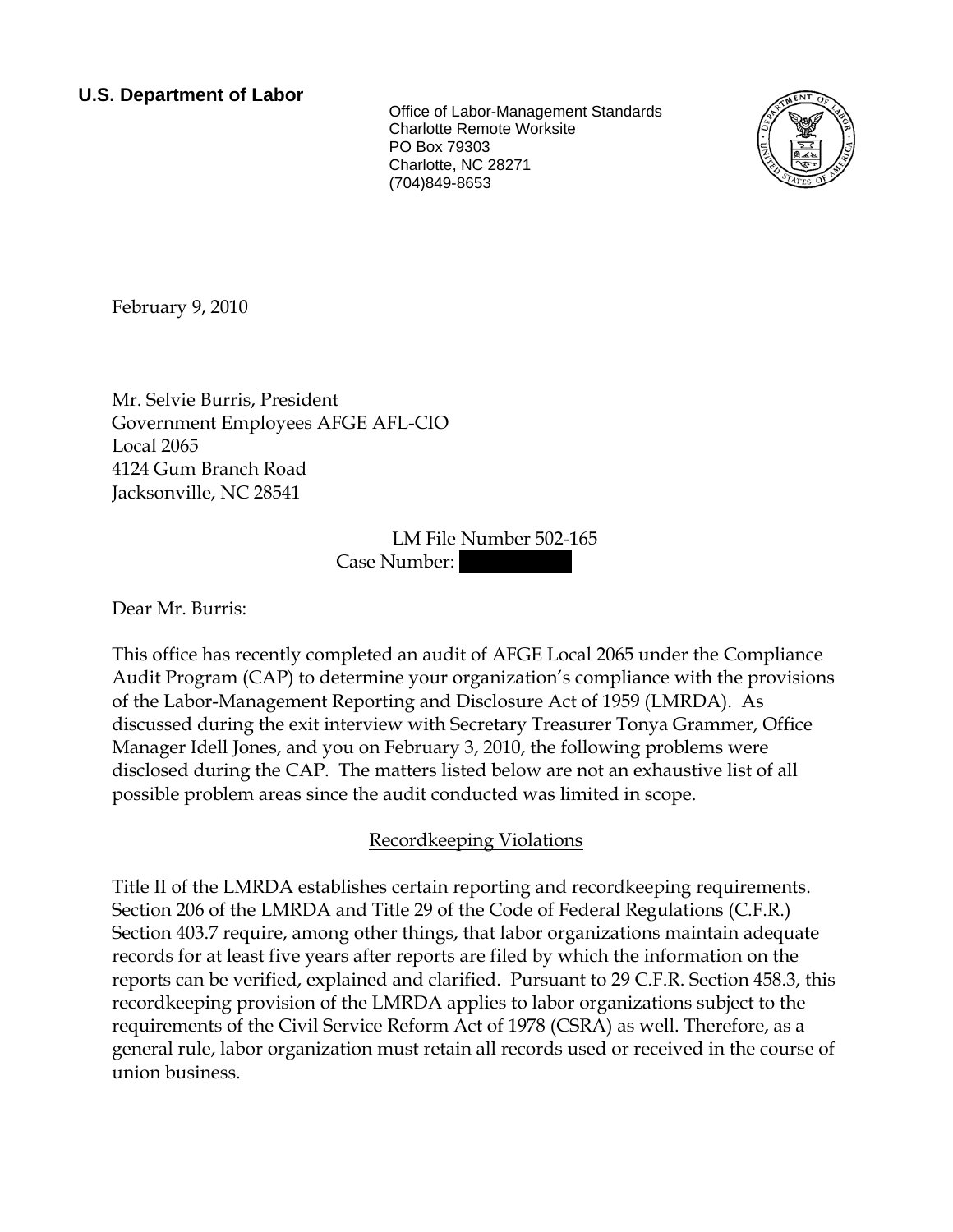Mr. Selvie Burris February 9, 2010 Page 2 of 8

For disbursements, this includes not only original bills, invoices, receipts, vouchers, and applicable resolutions, but also documentation showing the nature of the union business requiring the disbursement, the goods or services received, and the identity of the recipient(s) of the goods or services. In most instances, this documentation requirement can be satisfied with a sufficiently descriptive expense receipt or invoice. If an expense receipt is not sufficiently descriptive, a union officer or employee should write a note on it providing the additional information. For money it receives, the labor organization must keep at least one record showing the date, amount, purpose, and source of that money. The labor organization must also retain bank records for all accounts.

The audit of Local 2065's 2009 records revealed the following recordkeeping violations:

1. Failure to Record Receipts

Local 2065 did not record in its receipts records some employer dues check off checks, some rents received for events at the union building, some restitution received following the conviction of a former union officer, reimbursements from the international for the mini metro held in April, and all interest earned on the local checking and savings account totaling at least \$22, 345. For example, no union record was found to identify the source of receipts deposited on May 20, 2009, July 30, 2009, August 12, 2009, and August 14, 2009. Union receipts records must include an adequate identification of all money the union receives. The records should show the date and amount received, and the source of the money.

Local 2065 did not maintain records to verify rental agreements for events at the union building. The union must maintain records necessary to verify the date of events, amount billed/received, source of rent received, as well as records necessary to verify any refunds that were issued.

2. Lack of Salary Authorization

Local 2065 did not maintain records necessary to verify salaries that are required to be reported in Items 17, Salaries to Employees receiving over \$10,000. The union must keep a record, such as meeting minutes, to show the current salary for Miss Jones, as well as benefits paid to the Pioneer Fund, authorized by the entity or individual in the union with the authority to establish salaries.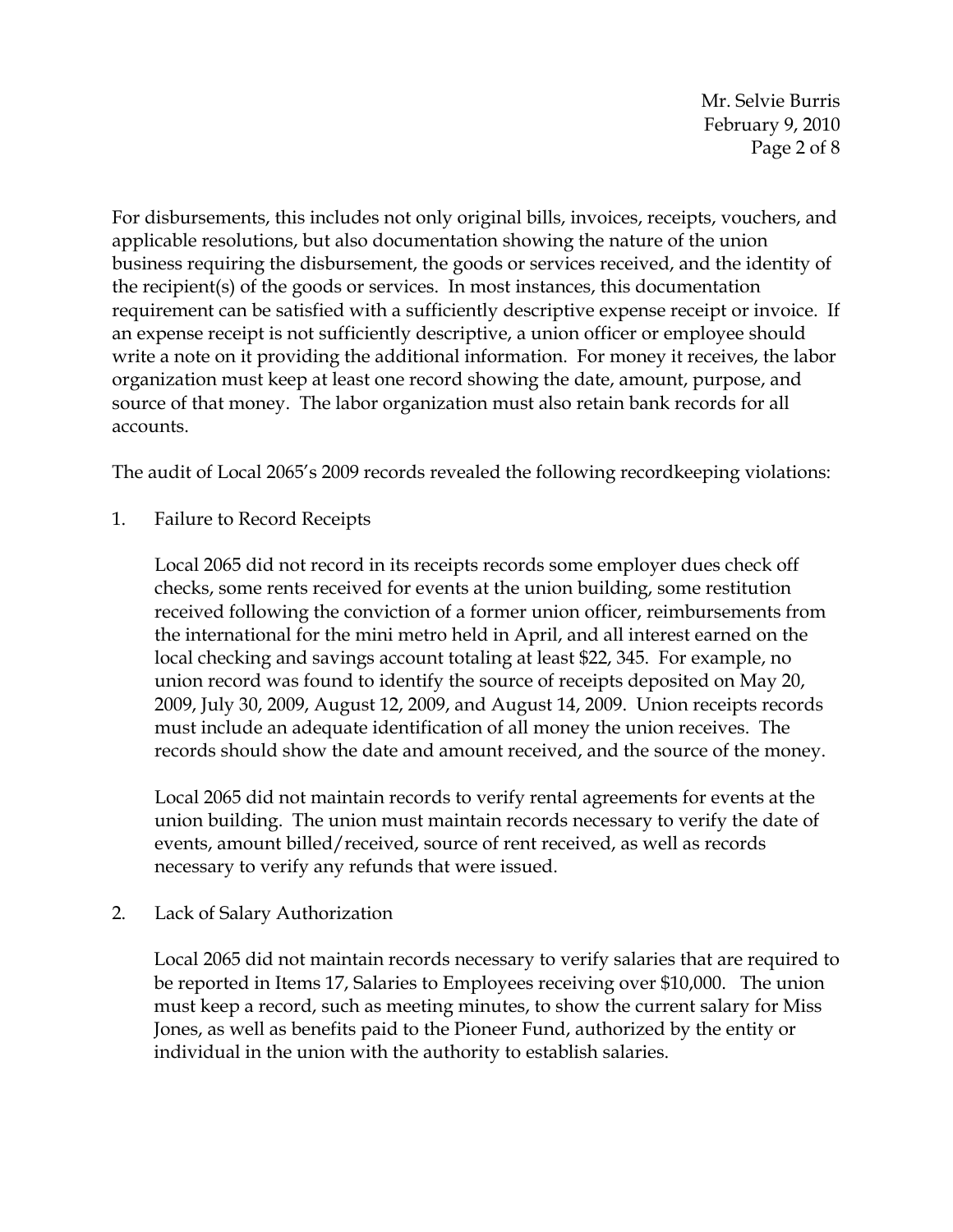Mr. Selvie Burris February 9, 2010 Page 3 of 8

#### 3. General Disbursements and Credit Card Expenses

Local 2065 did not retain adequate documentation for direct disbursements and credit card expenses totaling at least \$2,724. For example, two checks to the post office, some utility bills, a dues refund to William White, donations to Guide Dogs of America, and miscellaneous food expenses to Sub Sational.

As previously noted above, labor organizations must retain original receipts, bills, and vouchers for all disbursements. The president and treasurer (or corresponding principal officers) of your union, who are required to sign your union's LM report, are responsible for properly maintaining union records.

4. Mini Metro disbursements

Local 2065 did not retain adequate documentation for mini metro disbursements. The local failed to retain records necessary to verify the disbursement of cash withdrawn from union accounts for membership enrollment incentives or food and beverages purchased for the mini metro event. For example, a copy of Form 1187's completed by new members for dues deduction should be retained to verify the members who received cash disbursements. Further a receipting system should be used to verify the amount of cash provided to each organizer, then track the cash received back from the organizer minus receipts for food, and Form 1187s for the number of members that organizer paid cash.

Further, an accurate account of the reimbursements received from the international and funds redeposited from cash leftover from mini metro events must be maintained.

Based on your assurance that Local 2065 will retain adequate documentation in the future, OLMS will take no further enforcement action at this time regarding the above violations.

The proper maintenance of union records is the personal responsibility of the individuals who are required to file Local 2065's LM report. You should be aware that under the provisions of Section 209(a) of the LMRDA and Section 3571 of Title 18 of the U.S. Code, willful failure to maintain records can result in a fine of up to \$100,000 or imprisonment for not more than one year, or both. Under the provisions of Section 209(c) of the LMRDA and Section 3571 of Title 18 of the U.S. Code, willful destruction or falsification of records can result in a fine of up to \$100,000 or imprisonment for not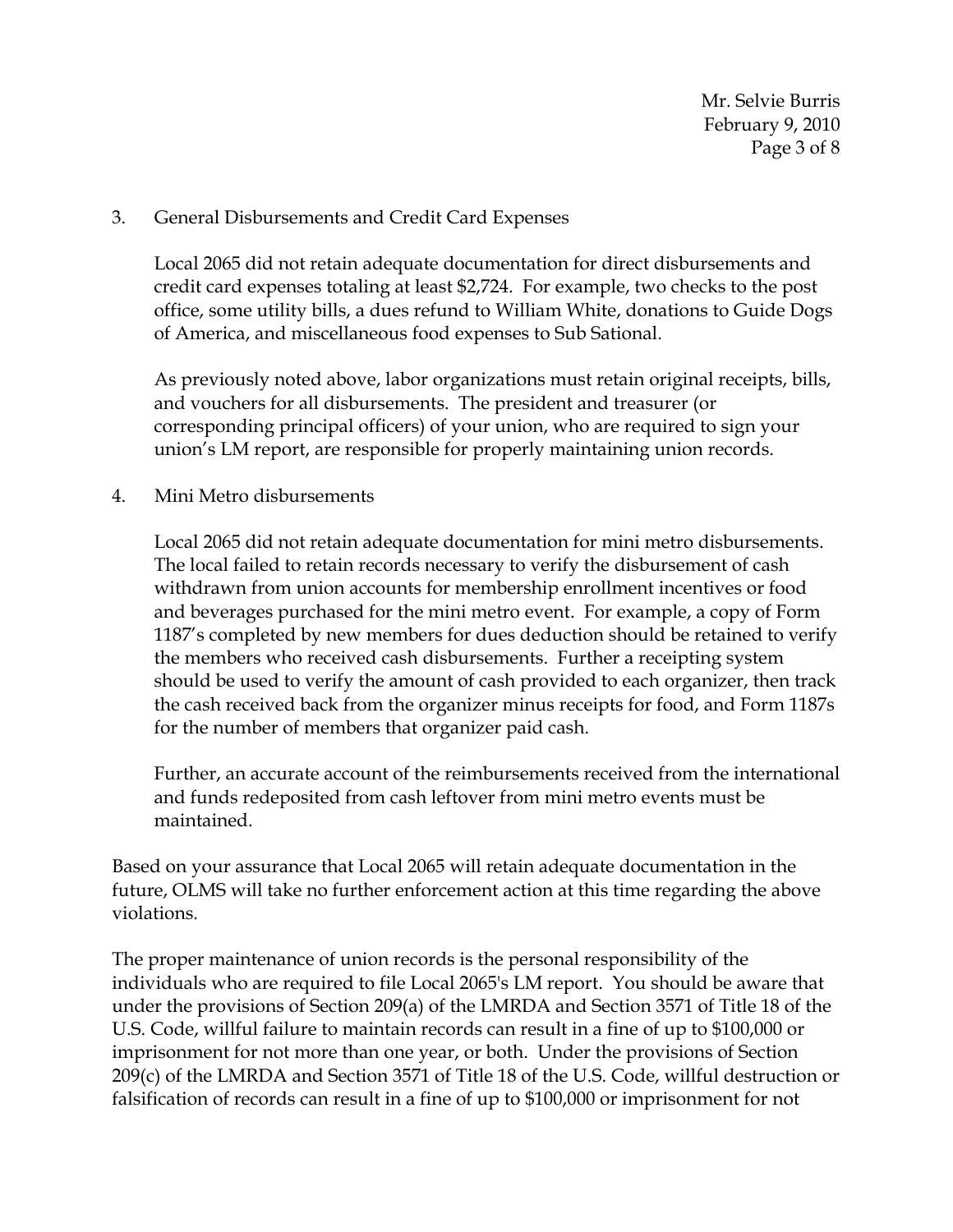Mr. Selvie Burris February 9, 2010 Page 4 of 8

more than one year, or both. The penalties provided in Section 209(c) and Section 3571 of Title 18 apply to any person who caused the violations, not just the individuals who are responsible for filing the union's LM report.

## Reporting Violations

Pursuant to 29 C.F.R., Section 458.3, the reporting requirement under 29 C.F.R. Section 403.2 (see Section 201(b) of the Labor-Management Reporting and Disclosure Act (LMRDA)) is made applicable to labor organizations subject to the requirements of the CSRA. This provision requires labor organizations to file annual financial reports that accurately disclose their financial condition and operations. The audit disclosed a violation of this requirement. The Labor Organization Annual Report Form LM-3 filed by Local 2065 for fiscal year ending December 31, 2008, was deficient in the following areas:

1. Disbursement to Employees

Item 17 (During the reporting period did the labor organization pay any employee salary, allowances, and other expenses…which totaled more than \$10,000) was incorrectly answered, "No." Local 2065 paid Office Manger Idell Jones a full time salary, as well as a monthly disbursement to a Pioneer Fund, totaling at least \$29,000 during 2008. As stated in the LM-3 report instructions, "Answer Item 17 "Yes" if any employee of your organization received more than \$10,000 in gross salaries, allowances, and other direct and indirect disbursements during the reporting period."

Further, "If Item 17 is answered "Yes," report in Item 56 the name and position of each employee. Also report in Item 56 the total disbursements made to each employee or on the employees' behalf by your organization, including salary and allowances (before any deductions) and other disbursements (including reimbursed expenses)."

2. Number of members

Item 19 (How many members did your organization have at the end of the reporting period?) was left blank. As stated in the LM-3 report instructions, "Enter the number of members in your organization at the end of the reporting period." Entries are required in all Items 1 through 23. Do not leave blanks.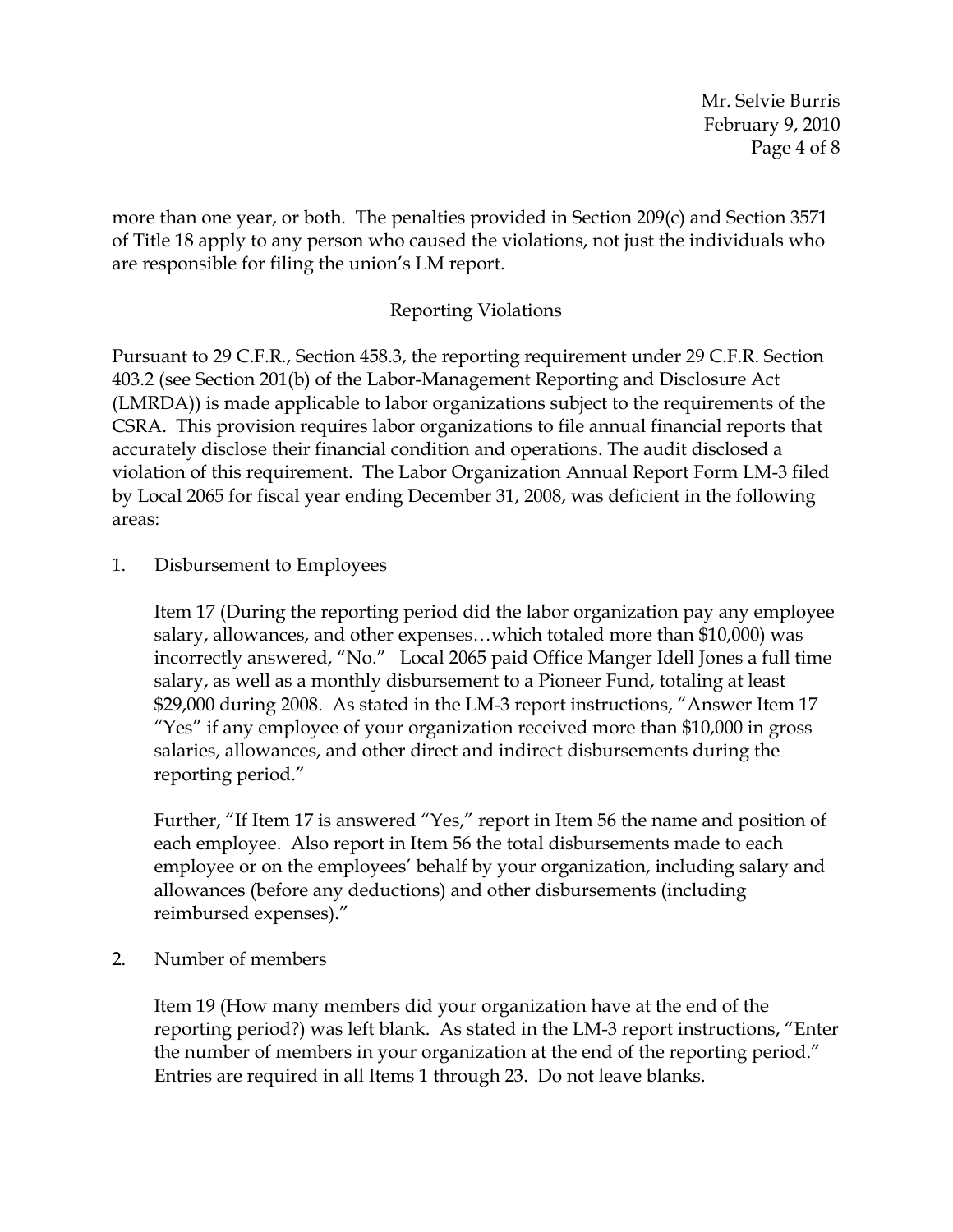Mr. Selvie Burris February 9, 2010 Page 5 of 8

#### 3. Disbursements to Officers

Local 2065 did not report the names of some officers and the total amounts of payments to them or on their behalf in Item 24 (All Officers and Disbursements to Officers). The union must report in Item 24 all persons who held office during the year, regardless of whether they received any payments from the union.

As stated in the LM-3 Instructions, the local must report the names of each person who held office in the labor organization at any time during the reporting period. An "officer" is defined in section 3(n) of the LMRDA (29 U.S.C. 402) as "any constitutional officer, any person authorized to perform the functions of president, vice president, secretary, treasurer, or other executive functions of a labor organization, and any member of its executive board or similar governing body."

The union must report most direct disbursements to Local 2065 officers and some indirect disbursements made on behalf of its officers in Item 24. A "direct disbursement" to an officer is a payment made to an officer in the form of cash, property, goods, services, or other things of value. See the instructions for Item 24 for a discussion of certain direct disbursements to officers that do not have to be reported in Item 24. An "indirect disbursement" to an officer is a payment to another party (including a credit card company) for cash, property, goods, services, or other things of value received by or on behalf of an officer. However, indirect disbursements for temporary lodging (such as a union check issued to a hotel) or for transportation by a public carrier (such as an airline) for an officer traveling on union business should be reported in Item 48 (Office and Administrative Expense).

4. Savings Account Balance Reported As Investments

Local 2065 improperly included the value of the local savings account as investment in Items 28(A) and (B). For LM reporting purposes, OLMS considers a savings account to be cash, and as such, must be reported in Items 25 (A) and (B).

5. Other Receipts

Local 2065 failed to report in Item 43, Other Receipts from sources such as rent for events held at the union building, restitution received from a previous union officer, refunds received from the International Union for mini metro, and miscellaneous other reimbursements. The restitution appears to have been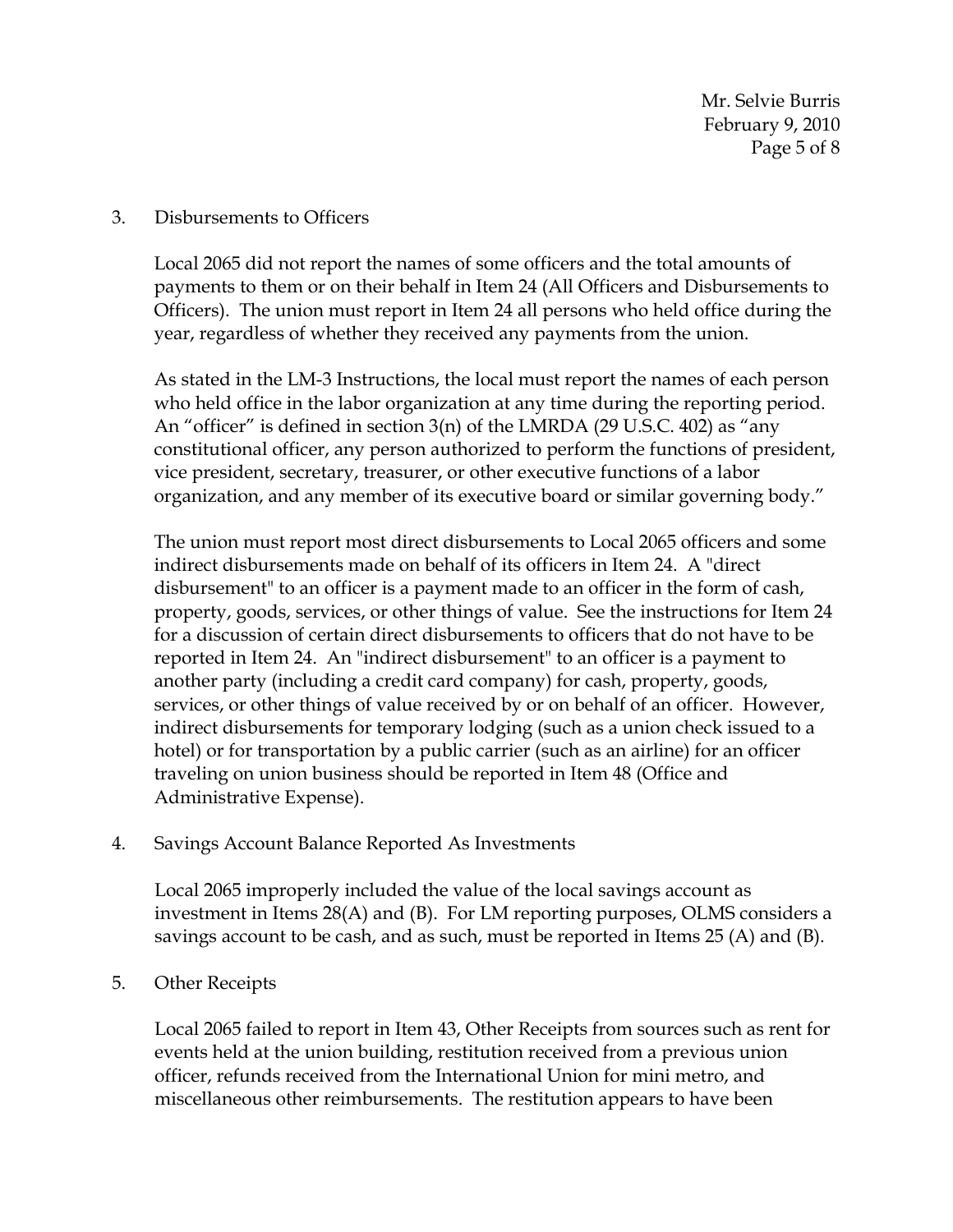improperly reported in Item 40, Fees, Fines, Assessments, and Work Permits, while the other receipt sources don't appear to be included on the report at all.

## 6. Failure to File Bylaws

Pursuant to 29 C.F.R. Section 458.3, the requirement under 29 C.F.R. Section 402.4 implementing LMRDA Section 201(a) is made applicable to labor organizations subject to the requirements of the CSRA. This provision requires labor organizations to file copies of any revised constitution and bylaws when it files its annual financial report. The audit disclosed a violation of this requirement. Local 2065 amended its constitution and bylaws in 2008, but did not file the required copies with its LM report for that year.

Local 2065 has now filed a copy of its constitution and bylaws.

Local 2065 must file an amended Form LM-3 for fiscal year ending December 31, 2008, to correct the deficient items discussed above. I advised you that the reporting forms and instructions are available on the OLMS website (www.olms.dol.gov). The amended Form LM-3 should be submitted to this office at the above address as soon as possible, but not later than February 19, 2010. Before filing, review the report thoroughly to be sure it is complete, accurate, and signed properly with original signatures.

# Other Issues

1. Monthly Financial Reports

Local 2065 did not accurately report receipts and disbursements on monthly financial statements prepared and presented to the membership. The audit revealed that the total receipts were under-reported on the monthly financial statements by \$22, 343. Receipts not recorded included restitution, rent, interest, and mini metro refunds. The total disbursements were under-reported on the monthly financial statements by \$13,829. Disbursements not recorded included one per capita tax disbursement, a dues refund, and miscellaneous disbursements to members for mileage and union meeting door prizes.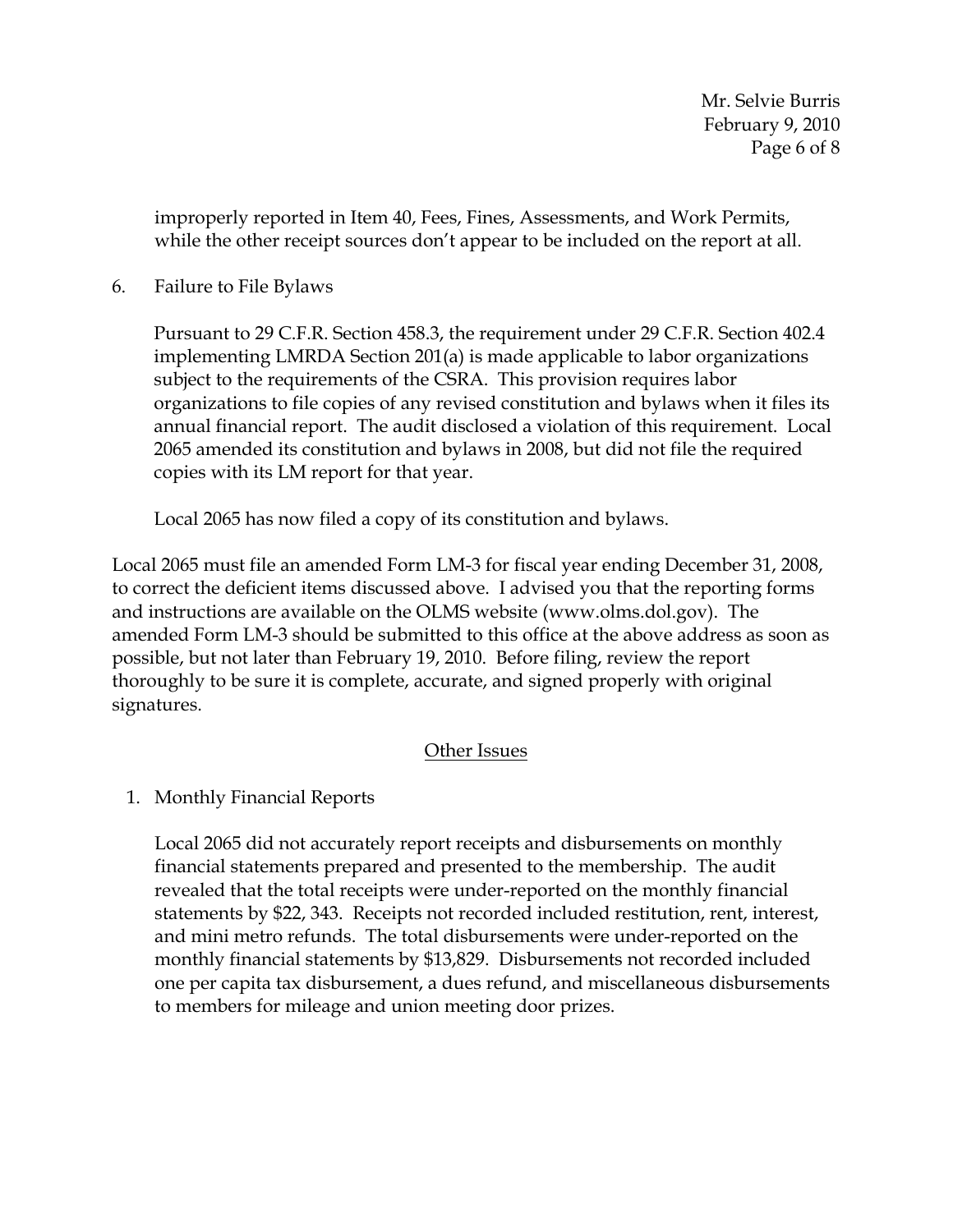Mr. Selvie Burris February 9, 2010 Page 7 of 8

## 2. Petty Cash

As I discussed during the exit interview, the audit revealed that Local 2065 uses cash received for rent and direct dues receipts for miscellaneous expenses, including reimbursements for mileage and donation to members. We discussed the necessity to limit the use of cash receipts to incidental expenses as was originally intended and instituting a better system to track the amount of cash receipts withheld for petty cash so that this amount can be tracked back to receipts for the cash purchases. Further, we discussed the need to track this information for reporting purposes as all receipts and disbursements must be reported on the annual financial report (LM-3).

## 3. Signing Blank Checks

During the audit, you advised that the financial secretary and president have signed blank checks in the past. Your union's bylaws require that all checks be signed by the president and treasurer. The two signature requirement is an effective internal control of union funds. Its purpose is to attest to the authenticity of a completed document already signed. However, signing a blank check in advance does not attest to the authenticity of a completed check, and negates the purpose of the two signature requirement. OLMS recommends that Local 2065 review these procedures to improve internal control of union funds.

I want to extend my personal appreciation to [AFGE Local 2065](#page-0-0) for the cooperation and courtesy extended during this compliance audit. I strongly recommend that you make sure this letter and the compliance assistance materials provided to you are passed on to future officers. If we can provide any additional assistance, please do not hesitate to call.

Sincerely,

|||||| ||||| Lead Investigator

cc: [Tonya Grammer, Secretary Treasurer](#page-0-0)